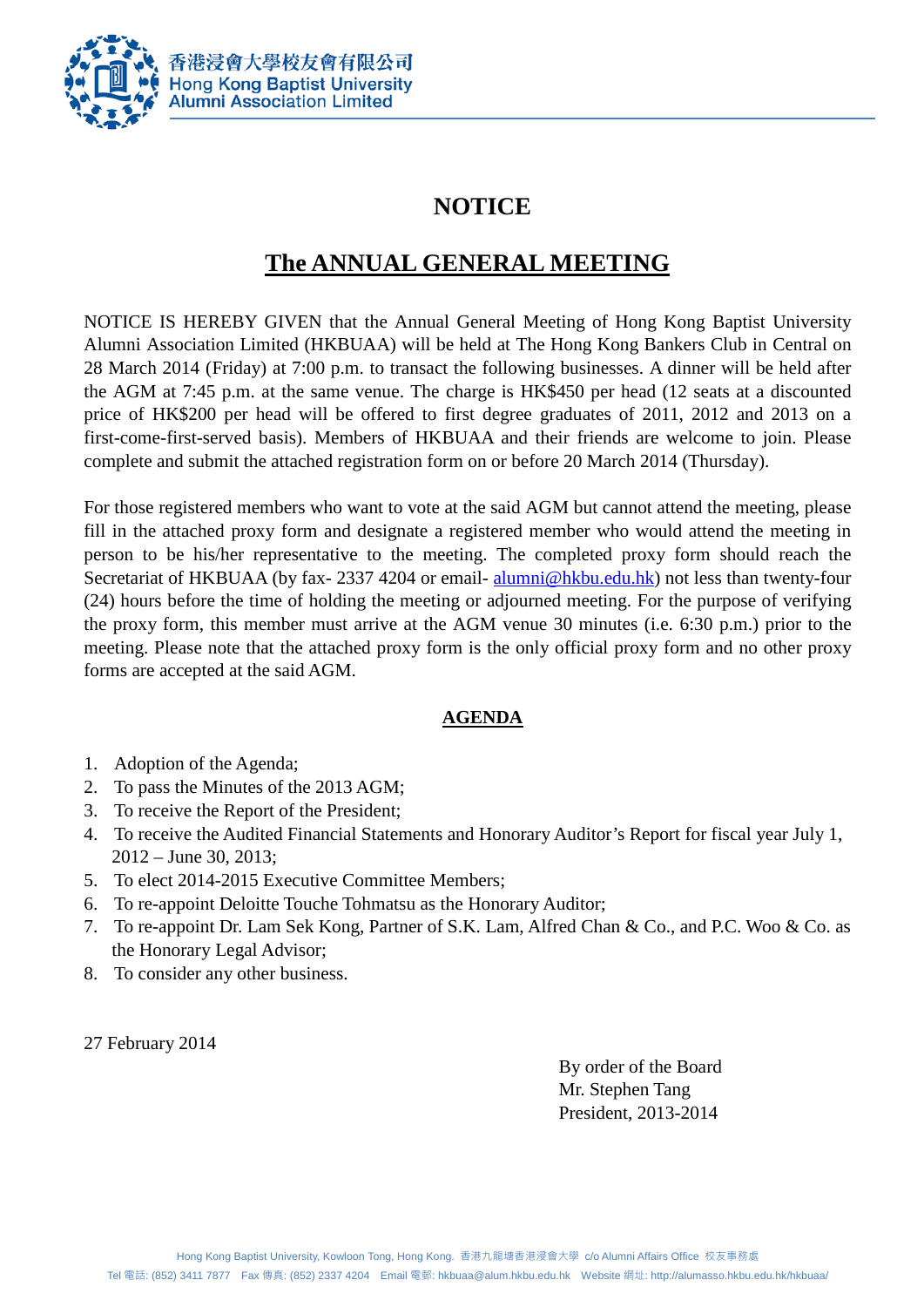

# 通 告

## 全體會員大會通知

兹通告香港浸會大學校友會有限公司將於公元二零一四年三月二十八日﹙星期五﹚晚上七時正 假中環香港銀行家會所舉行全體會員大會。晚宴將於同日晚上七時四十五分假同一地點舉行, 費用為每人港幣 450 元 (2011、2012 及 2013 年本科畢業生可享優惠價每人港幣\$200,名額 12 位,先到先得),歡迎會員及其朋友參加。有興趣人士請於二零一四年三月二十日(星期四)或 之前填妥及遞交附上的登記表格。

如有本會註冊會員未能親身出席會員大會,但欲投票選舉下年度理事會,請填寫附上的授權書 授權由出席註冊會員代為投票。填妥的授權書需於會員大會開始前不少於 24 小時內交回香港 浸會大學校友會秘書處(傳真 2337 4204 或電郵 [alumni@hkbu.edu.hk](mailto:alumni@hkbu.edu.hk))。該名出席會員必須攜 同授權書於會議前三十分鐘(晩上六時半)到達會場,以便核實授權書。請注意大會只接受附 上的授權書格式,其他非本會認可的授權書一概不予接受。

全體會員大會議程如下:

議 程

- 1. 通過議程.
- 2. 通過上年度會員大會的會議記錄
- 3. 接納會長報告
- 4. 接納核數師報告:

2012 年 7 月 1 日至 2013 年 6 月 30 日

- 5. 選舉 2014-2015 年度理事會成員
- 6. 重新委任德勤會計師事務所為本會名譽核數師
- 7. 重新委任林錫光.陳啟鴻律師行的林鍚光律師及胡百全律師事務所為本會名譽法律顧問
- 8. 其他事項

二零一四年二月二十七日 承理事會命 鄧永安 校友會主席 2013-2014